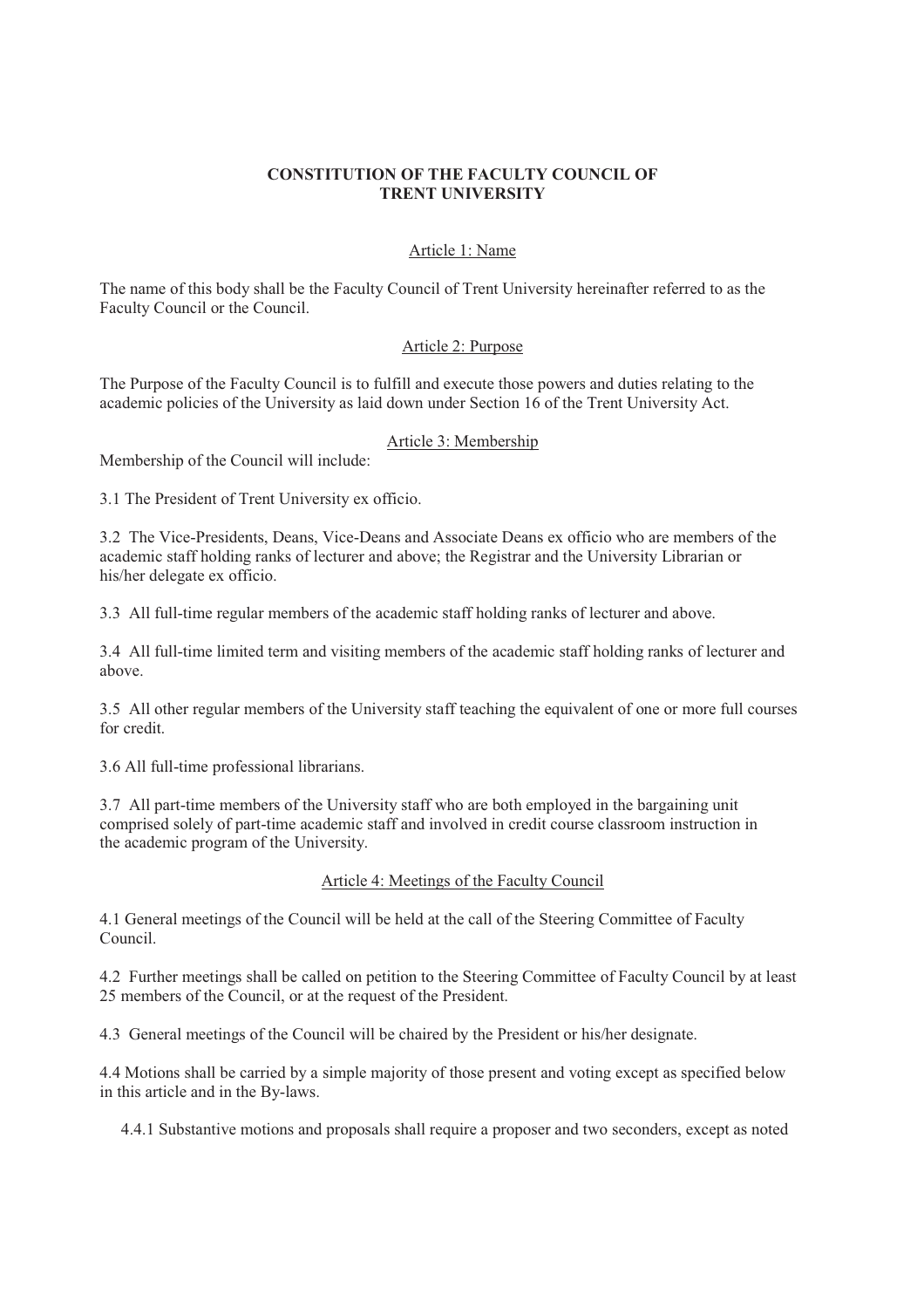in subsection (ii). Any such proposal or motion shall normally be submitted in writing to the Chair of the Steering Committee of Faculty Council in time to be circulated among the members at least one week before the Council meeting at which it is to be considered. In the event of a general meeting summoned on shorter notice, notices of motion must be circulated with the announcement of the meeting.

4.4.2 In the event that the announcement of a general meeting includes an agenda indicating that there is to be a discussion on a document circulated throughout the membership of the Council prior to the meeting, motions or proposals may be received from the floor and voted on at the meeting, provided that such motions or proposals are in the form of recommendations to endorse or reject, in whole or in part, with or without qualifications, any recommendations contained in the document. Such motions must be submitted in writing.

4.5 Constitutional amendments shall require, for passage, a two-thirds majority of those present and voting.

4.6 Constitutional amendments must be submitted for circulation among the members of Council at least one week in advance of the meeting at which they are to be considered. Such amendments must have a proposer and four seconders.

4.7 The Chair of the meeting will determine the procedures for its conduct, except as specified in this article. Decisions of the Chair may be over-ruled by a simple majority of those present and voting.

#### Article 5: Faculty Board

5.1 There shall be a Faculty Board responsible for fulfilling and executing the powers and duties of the Faculty Council relating to the academic policies of the University on the Council's behalf in consultation with the Steering Committee of Faculty Council.

5.2 The Faculty Board shall consist of the following members:

5.2.1 Vice-Presidents ex officio as in Article 3(b).

5.2.2 Deans, Associate Deans, Registrar, University Librarian or delegate ex officio as in Article 3.2.

5.2.3 The Chairs of academic Departments and Programs, or their delegate.

5.2.4 The three at-large members of the Faculty Council Steering Committee.

5.2.5 One representative of Oshawa-based faculty, elected by the Oshawa-based Faculty Council members.

5.2.6 A representative of, and appointed by, the Trent University Faculty Association Executive Committee.

5.2.7 A representative of, and appointed by the part-time members of the University staff who are both employed in the bargaining unit comprising solely part-time academic staff and involved in credit course classroom instruction in the academic program of the University.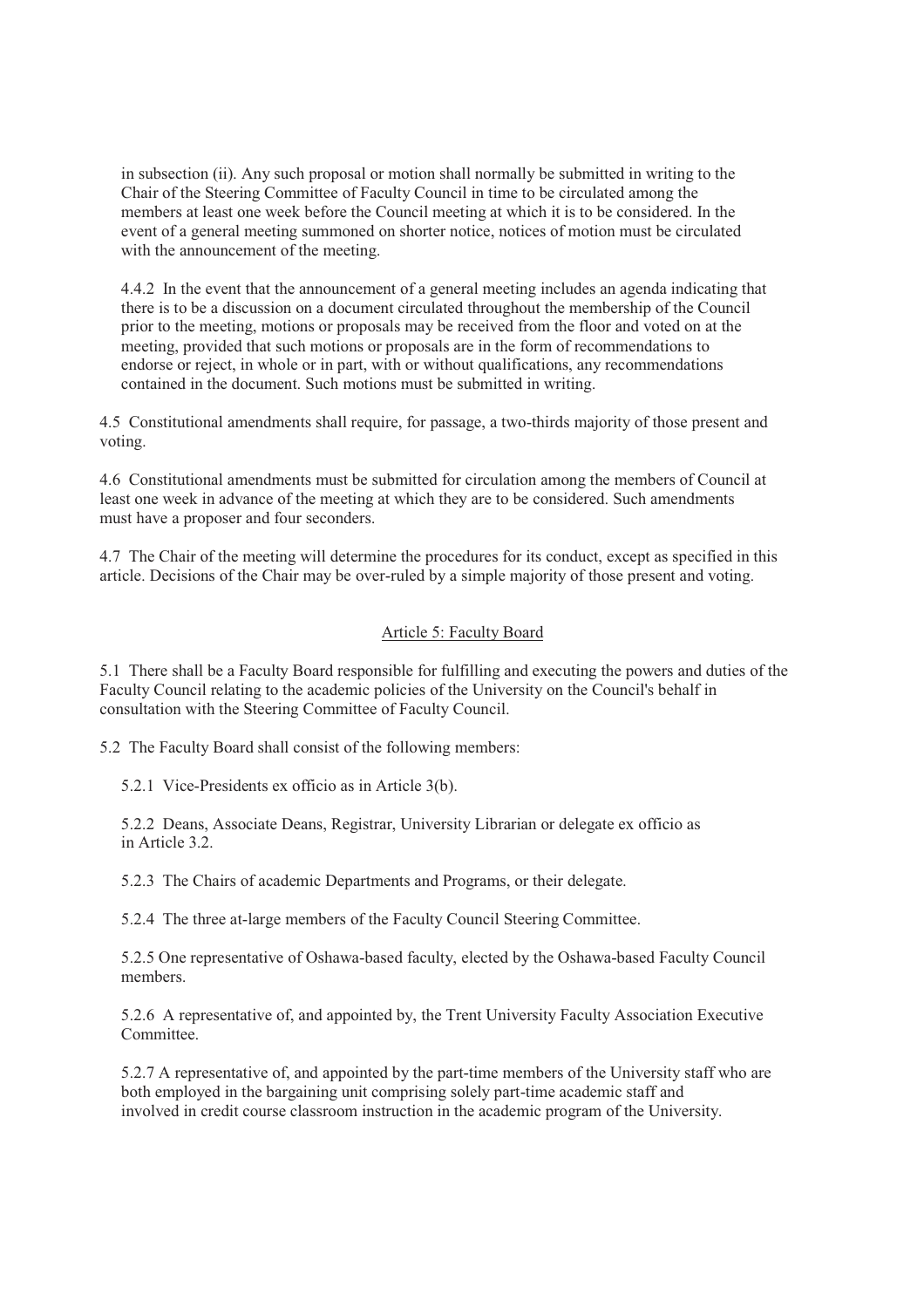5.2.8 Terms of office for elected members shall begin July 1.

5.3 The VPA/Provost or his/her designate shall act as Chair of the Faculty Board.

5.4 Fifty percent of the voting membership shall constitute a quorum.

5.5 The Faculty Board will normally meet prior to each meeting of Senate and shall set meeting dates from September to May.

5.5.1 to receive, consider and make recommendations to the Senate regarding all reports of standing committees of the University.

5.5.2 to receive Senate agenda from the Senate Executive and, where appropriate, to take action under section 5.9 below.

5.5.3 to call, as it deems necessary, general meetings of the Council. (Such meetings shall also be summoned on petition by at least 25 members of the Council as laid down in Article 4 above).

5.6 The Faculty Board shall nominate or otherwise arrange for the selection of Faculty members to all standing committees of the University.

5.7 The Faculty Board shall act as an academic advisory committee to the President and his senior academic advisors.

5.8 The Faculty Board shall be empowered to fulfill and execute the functions of the Faculty Council subject to the provisions laid down in Article 4 above and Article 6 below.

5.9 In cases where the Faculty Board does not approve a proposal to Senate from an academic committee or from Senate Executive, in matters covered under section 16 of the Trent University Act, it may require that the proposal be tabled in Senate (or, between May and September in Senate Executive) for one month. In such a case the Steering Committee of Faculty Council may summon a general meeting of the Faculty Council. On instruction by the Council at a general meeting, the Faculty Board shall request such a proposal to be tabled for a second month.

### Article 6: Steering Committee of Faculty Council

6.1 There shall be a Steering Committee of Faculty Council which, in consultation with Faculty Board and the President, shall be responsible for preparing the agenda of Faculty Council and arranging for the conduct of general meetings.

6.2 In consultation with Faculty Board, the Steering Committee shall arrange for the disposition of motions adopted in general meetings of Faculty Council and attend to the business of the Faculty Council between meetings.

6.3 The Steering Committee of the Faculty Council shall consist of six members elected by Faculty Council: three shall be Chairs and three shall be non-Chairs, with one Chair and one non-Chair to be drawn from each of the academic divisions, listed in Articles 6.4.3.1, 6.4.3.2, 6.4.3.3, 6.4.3.4., and 6.4.3.5 below.

6.4 Election of members-at-large shall be conducted by online ballot as follows: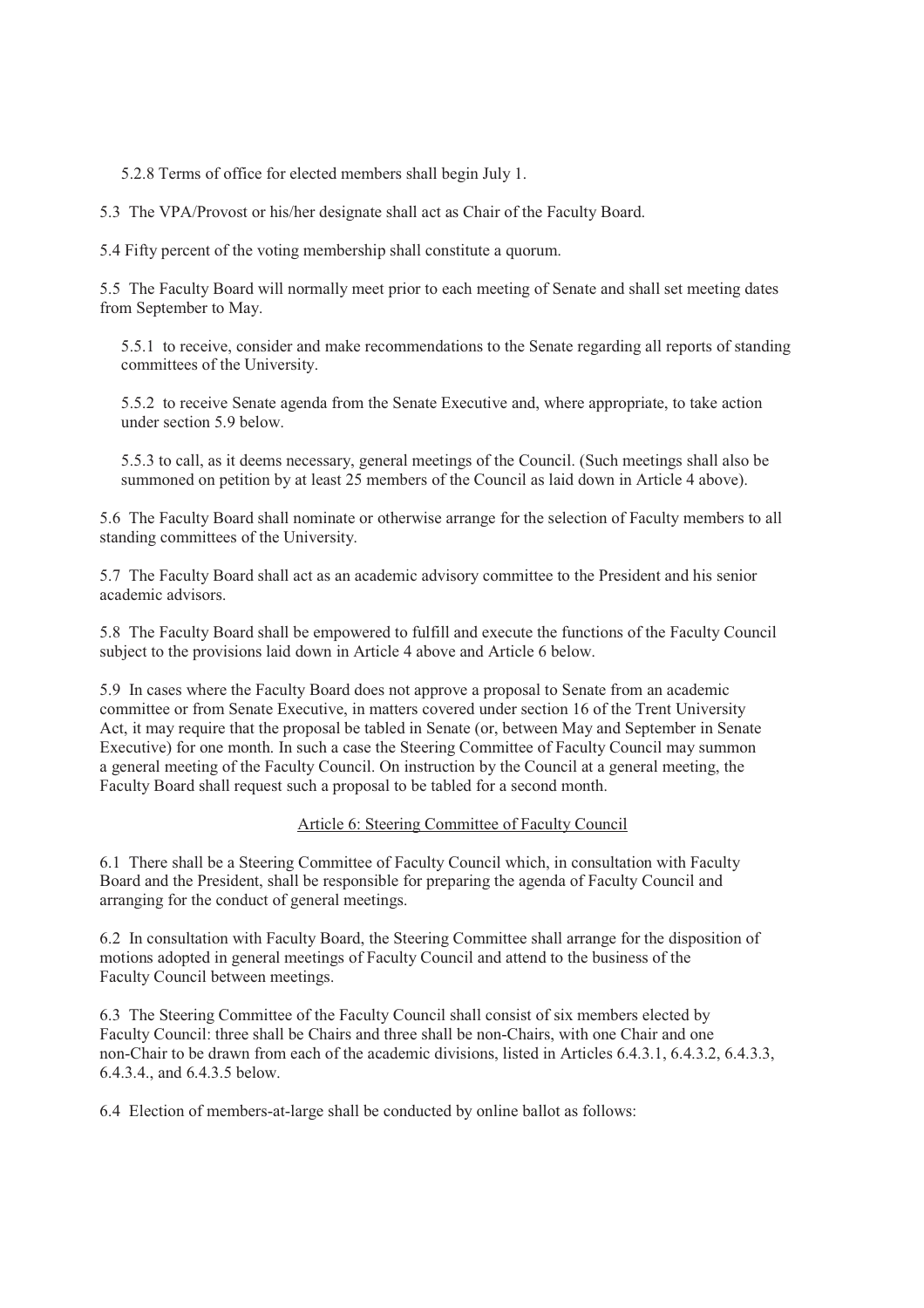6.4.1 The President shall call for nominations in the second week of March.

6.4.2 Nominations shall be signed by the nominee and two nominators and shall be submitted to the President's office by the first day of April.

6.4.3 There will be a two week voting period during which all members of Faculty Council will be invited to participate in the online balloting process.

6.4.3.1 Each member of the Faculty Council shall have the right to vote for one person in each of the six categories.

6.4.3.2 Two candidates (one Chair, one non-Chair) receiving the highest number of votes shall be elected from among the following departments, programs, and schools: Biology, Chemistry, Computing & Information Systems, Environmental Resource Science/Studies, Forensic Science, Geography, Mathematics, Nursing, Physics & Astronomy, and Psychology.

6.4.3.3 Two candidates (one Chair, one non-Chair) receiving the highest number of votes shall be elected from among the following departments, programs, and schools: Anthropology, Business Administration, Economics, Education, Indigenous Studies, International Development Studies, Political Studies, and Sociology.

6.4.3.4 Two candidates (one Chair, one non-Chair) receiving the highest number of votes shall be elected from among the following departments and programs: Ancient History and Classics, Canadian Studies, Cultural Studies, English, Gender and Women's Studies, History, Modern Languages, and Philosophy.

6.4.3.5 Sections (2) -(4) above shall be subject to the restriction that no more than one member from any single department shall be elected to the Faculty Board in any year. For the purpose of standing for election to the Faculty Board, a member of faculty with a cross-appointment must designate one department as his/her main department or program on accepting nomination for election.

6.4.4 After the process is complete, the results of the election will be announced via e-mail to all members of Faculty Council.

6.5 The Steering Committee of Faculty Council shall select a Chair from among its membership. The term of office shall be one year.

# Article 7: Ratification

Amendments to this Constitution shall come into effect upon ratification by the Board of Governors of Trent University.

#### By-Laws

1. Minutes of general meetings shall include a record of the number in attendance and a record of the number of positive and negative votes in each motion put.

2. Meetings of the Council and of the Faculty Board shall be open unless voted closed.

3. The agenda and minutes of each meeting of the Faculty Board shall be forwarded to all members of Senate, and, on request, to Council members.